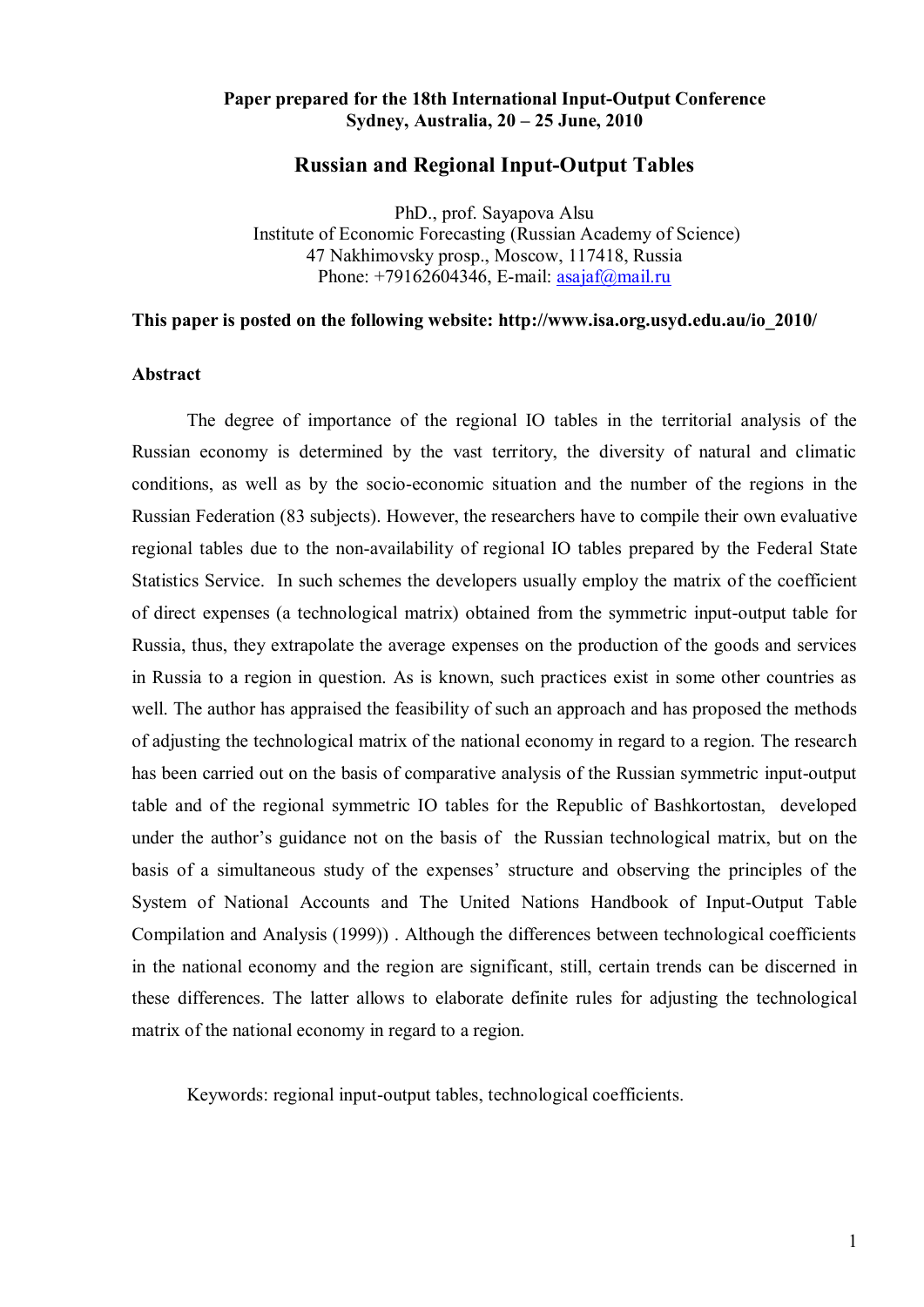## **1. Introduction**

The article gives the analysis of the possibility of creation of regional «Input-Output» tables on the basis of the input-output coefficients of Russian tables. The research is based on the comparative analysis of the Russian symmetric "Input-Output" table and the corresponding regional table, composed on the basis of a one-time survey of the production cost structure on production of commodities and services.

Regional planning and forecasting of development of the Russian economy belong to the category of urgent and heavily discussed issues nowadays. Both the scientific papers and the measures, being taken by the executive authorities in the appropriate field give evidence of this fact. Discussion of the instruments for elaboration of the plans and forecasts of regional development and the territorial component of the Russian economy development plan – IO tables, takes place in significantly smaller scales. Unfortunately, compilation of IO tables in Russia is insufficiently profound: 1) before 2003 in Russia the aggregated IO tables were compiled for the profiles of 22 industries, since 2004 the aggregated tables (15 industries) of resources and their use have been being developed; 2) production cost structure, required for compilation of IO tables, being carried out across the whole country, has not been renewed since 1995 in Russia; 3) IO tables for the regions of Russia based on the one-time survey of the production cost structure of commodities and services have not been created since the planned economy. Meantime, an urgent need for compilation of regional tables in connection with the need for elaboration of the strategy for territorial development of Russia has become imminent. The outlined revival of the practice of compilation and use of regional IO tables is, in all likelihood, a result of such need. In particular, a one-time survey of the production cost structure in Russia is expected in 2011.

#### **2. Two approaches to construct regional Input-Output tables**

Absence of regional IO tables, compiled by the regional offices of Rosstat (Federal State Statistics Service of Russia), makes the researchers resort to compilation of regional assessment tables (for example, [1]). In such compilations the developers, as a rule, use the matrix of coefficients of direct input (technological matrix), derived from the symmetric "Input-Output" table of Russia, thus spreading the average Russian production cost structure to the region under study. By all means, the Russian technological matrix gets corrected with a view to the regional peculiarities of production, and an IO table compiled under such technique represents a valuable instrument for analysis and forecasting. As far as such approach can be met in all, though inconsiderable in number, developments of regional IO tables, quite useful will be a comparative analysis of IO tables for the Russian Federation and the regional IO tables, compiled in accordance with the principles and standards of the System of National Accounts and The United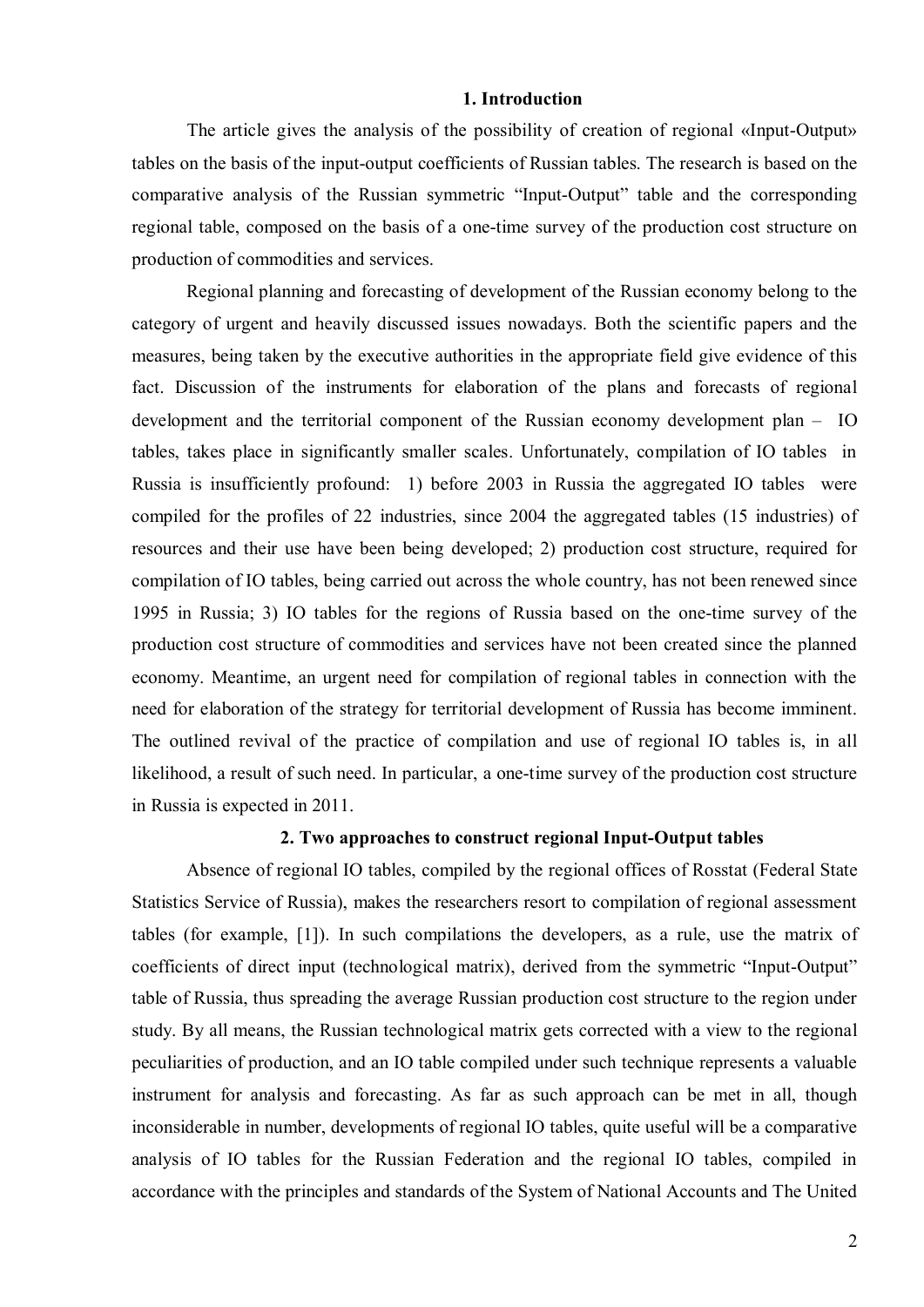Nations Handbook of Input-Output Table Compilation and Analysis (1999), adapted with regard to the region. Such developments were carried out by us for the Republic of Bahskortostan (RB) over the year 1995 for the profiles of 227 types of products, and for the year 2002 – for the profiles of 25 types of products. IO tables over 1995 for the Republic of Bahskortostan were compiled on the basis of a one-time survey of production cost structure of the Republic, served for development of calculation tables over 2002 for the region, and are used today as base tables. It seems appropriate to quote the results of the comparative analysis of IO tables of Russia and RB, findings of which can be used where necessary for correction of the technological matrix of Russia with regard to a certain region.

The basic elements of borrowing from the Russian IO tables in the process of compilation of regional tables are direct input coefficients, or, in other words, technological coefficients. Therefore, comparative analysis is generally aimed at this object.

Certainly, the most accurate coefficients are coefficients of direct input, calculated over the year when the study of the production cost structure was made. From this point, the IO tables of 1995, despite the time limitation, represent a greater value, than the tables of 2002, and can give a more objective picture of correlation between the Russian and the regional tables. Moreover, unless otherwise specifically stipulated, comparative analysis shall be carried out for the technological coefficients of 1995.

#### **3. The comparative analysis of the Russian national and regional tables**

 We shall begin with the fact, that the difference between approximately one quarter of the total amount of the Russian and the regional coefficients in the aggregated table is twofold. Among them there are the so-called important coefficients: input per unit of products of oil and gas industry to the power generation, petrochemistry, of the power generation to the oil and gas sector, of the machinery and equipment to the oil and gas sector and other. A significant difference can be observed even in such heavily aggregated indicators, as the share of intermediate consumption in the outputs. We shall note, that significant differences were observed in coal industry, which has almost ceased its output in the republic, in ferrous and nonferrous metals industry, the import dependent industries of the region.

Further, the analysis has shown, that the difference between the Russian and the regional coefficients is substantially formed by the internal structure of the aggregated industries. In the power generation, for instance, the Russian consumption of oil and gas products is 102 rubles lower per 1,000 rubles of electric energy than in the region. It can be explained by the fact, that the region contains mainly heat power plants (for comparison – the overall Russian specific volume of the electric energy, produced by the heat power plants, is 68%, and in the republic – 97%). Heat power plants in the region operate on natural gas and oil-products. Accordingly, the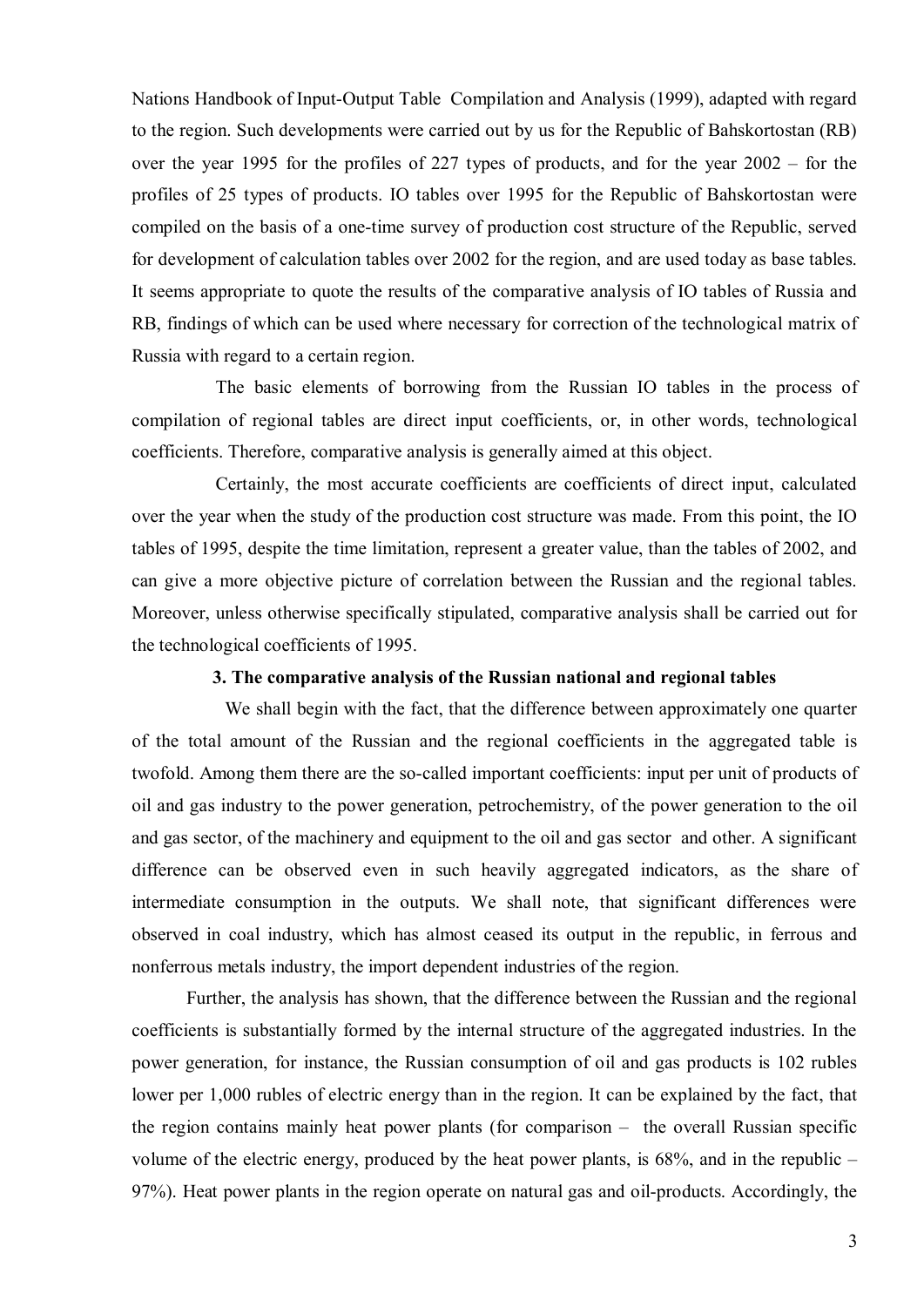average Russian input per unit of coal in the power generation is 86 rubles lower, than in the region.

Noteworthy are the differences between the diagonal elements of the technological coefficients matrix (Table 1).

The largest differences in the diagonal elements fall at «non-relevant» industries, i.e. either at the sectors of specialization, or on the contrary – at the underdeveloped industries of the region. The internal consumption of the oil and gas specialization sector (including oil refining industry) in the region is 110 rubles per 1,000 rubles of products higher (in relative terms  $-77\%$ ) higher). The latter can be explained by the presence in the region of both – extraction of crude petroleum and oil refining, as a result of which the intermediate consumption of oil in the region is higher, than on the average in Russia. The share of export of oil resources in Russia – 32,6%, in the region – 18,3%. Due to the same reason the direct input coefficient of oil industry products to the chemical and petrochemical industries in the region is high as well. And on the contrary, surpassing of the Russian coefficients over the regional ones is typical of «non-core» industries: ferrous and nonferrous metals industry, light industry. The intraindustry consumption of ferrous metals industry per 1,000 rubles of products in Russia is 225 rubles higher than in the region. This difference reflects an incomplete processing chain of ferrous metals industry in the region – without mining of ferrous metal ores. A similar situation can be observed in the light industry, operating on imported raw materials: the intraindustry turnover in Russia per 1,000 rubles of products is 43% higher than in the region. A significant difference in the intraindustry input per unit in the coal industry is also a result of practically full shut-down of coal production in the republic – i.e. the result of «non-core» character of the industry. And the smaller, but positive values of the difference in the diagonal elements in the chemical, petrochemical and food industries rather indicate a necessity for intensification of raw materials processing in these industries. A small regional value of diagonal element «Services in financial intermediation, insurance, government administration and non-governmental organizations» comes as a result of only centralized accounting of some government administration services, such as defence, and absence of accounting in the regional outputs of the financial and insurance services sector.

Thus, during the correction of the diagonal elements of the technological matrix the level of the industry's development in the region shall be taken into account. It represents a specifically great importance due to the large, in comparison with the other coefficients, values of diagonal elements.

The comparative analysis has been carried out by us for the input per unit of power generation, oil products (of the oil and gas industry), freight and trade, i.e. of goods and services, being consumed by all industries.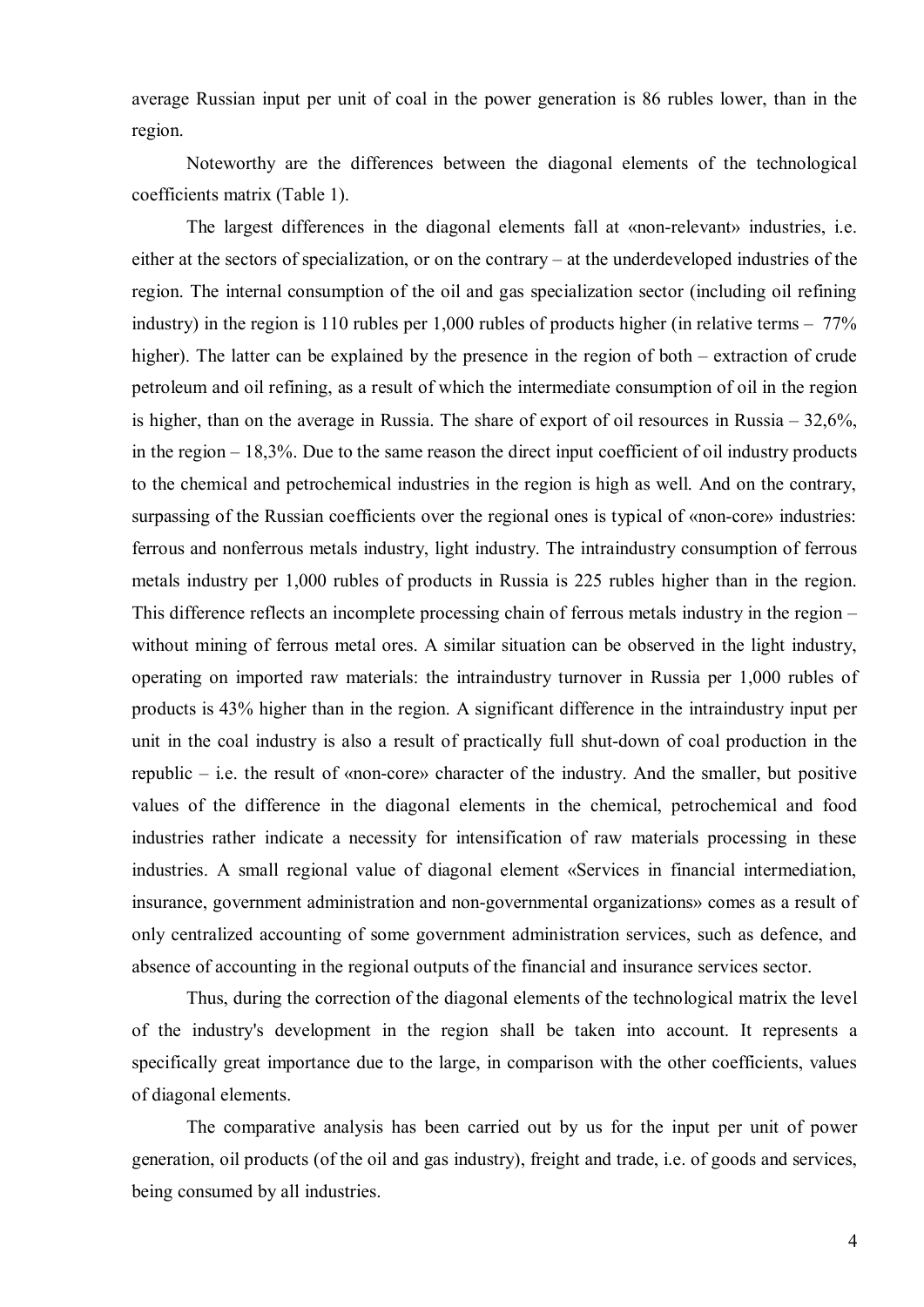The following results of the analysis of the input per unit of electric and heat energy were revealed. First of all, the regional and the Russian direct input coefficients of that industry differ substantially. In various industries the difference is in the range from one ruble to 117 rubles per 1,000 rubles of products. Secondly, the regional coefficients of direct input are higher than in other industries. To our opinion, that can be explained by two reasons. The first is a considerably harsh climate of the region, the second – a more profound economic depression in the region by 1995. The latter implies large inputs of electric and heat energy to idle facilities and, as a consequence, high values of input per unit to production. The large spread of the difference between the Russian and the regional input per unit to industries is rather a result of different profoundness of the recession of industries, than technological peculiarities alone. It shall be noted, that there is data on the input per unit of electric and heat energy in the regional statistics, and consequently there is a real opportunity for correction of the Russian coefficients of direct input in relation to the region.

The direct input coefficients of the oil and gas industry products in the region is also higher than on the average in Russia. These coefficients reflect the consumption of oil products by the industries. Their high value can be a result of a high specific volume of freight transportation, carried out by domestic transport enterprises. This indicator is not quoted in the statistics.

The input per unit to transportation in the oil and gas industry of the region is 117 rubles per 1,000 rubles of products lower than on the average in Russia, what is quite natural, if we take into consideration the domestic production of oil, which decreases the input to expensive pipeline transportation. And on the contrary, transportation costs are high in the import dependent industries: ferrous and nonferrous metals industry, coal industry.

Trade indicators in the light industry are high. The differences in other industries are insignificant.

The above mentioned analysis belongs to the rows of the technological matrix. Of not minor interest is a comparative analysis of columns, i.e. input in industries. Input per unit significantly differs in the electric energy production: the coefficients of the republic for all industries below (except for the oil and gas and trade). According to the expectations, the largest differences can be observed in the production cost structure of the above mentioned non-relevant industries. Table 2 shows the relative difference [( Russian coefficients – regional coefficients)\*100% / Russian coefficients] in the input per unit of industrial products to the oil and gas and coal industries. The oil and gas industry is a sector of specialization, and coal production in the republic has been almost completely ceased.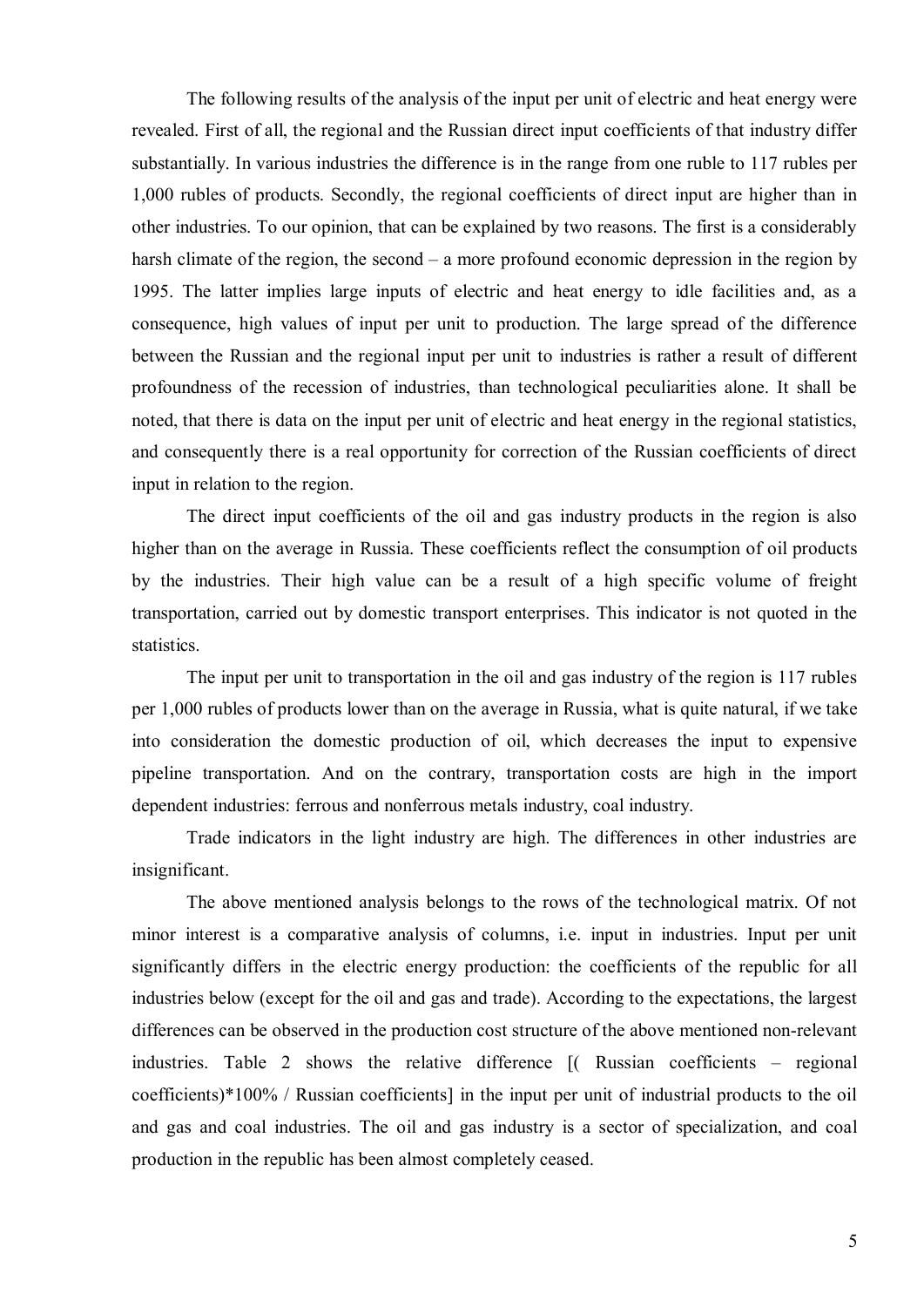Not so significant, but pretty obvious difference in the Russian and the production cost structure can be observed in nearly all industries. The greatest similarity can be mentioned in such industries, as the construction materials producing industry, food industry. The important coefficients of input to the production of construction products differ from 3% to 22%; to the production of the food industry – from 12% to 39%. The above mentioned industries are developed in all regions to a greater or lesser degree, the spread of input per unit of the regions is not the highest. The latter, probably, can be explained not only by such a significant difference in the Russian and the regional production cost structure of these industries.

The regional input per unit in the agriculture is higher for such sectors, as oil refining products, chemistry and petrochemistry, repair services, lower – for trade, what on the whole reflects a more progressive pattern of input in the region, and that can be estimated as a technological difference.

The performed analysis fully belongs to the so-called important coefficients, determined by the degree of their influence on the output variable input-output models, in particular, to the gross outputs. The important coefficients compose one quarter of the total amount of technological coefficients and cover 96% of the total volume of interindustry flows. As a rule, those are the coefficients of input of the electric energy, oil refining, chemical industry, machinery and equipment, i.e. those industries, that form a significant share of intermediate consumption in the region. It was revealed, that in the first instance to the important coefficients belong the diagonal elements of the industries with large gross outputs and that these coefficients are higher than the others in their absolute value.

A specific problem is correction of the matrix of the direct input coefficients for the purposes of forecasting. The fact is that the difference in the Russian and the regional coefficients of direct input transform with the course of time. The reasons for changing of the correlation between the regional and the Russian coefficients are various. One of them is the difference in the dynamics of branches prices. The coefficients correlation is also influenced by the level of development of industries, changes in the direction of end use of an industry products, changes in the profoundness of raw material processing, and needless to say – by the technological changes.

The comparative analysis of the IO technical coefficients of the Republic of Bashkortostan and the Russian Federation over 2002 gives the following picture of changes in the correlation between the Russian and the regional coefficients. Input per unit of the electric energy and oil and gas industries is still higher in the republic. Profound changes in the sector input to transport have taken place in the oil and gas industry – in 2002 the coefficients of the republic became higher than the Russian ones, what undoubtedly came as a result of the growth of share of oil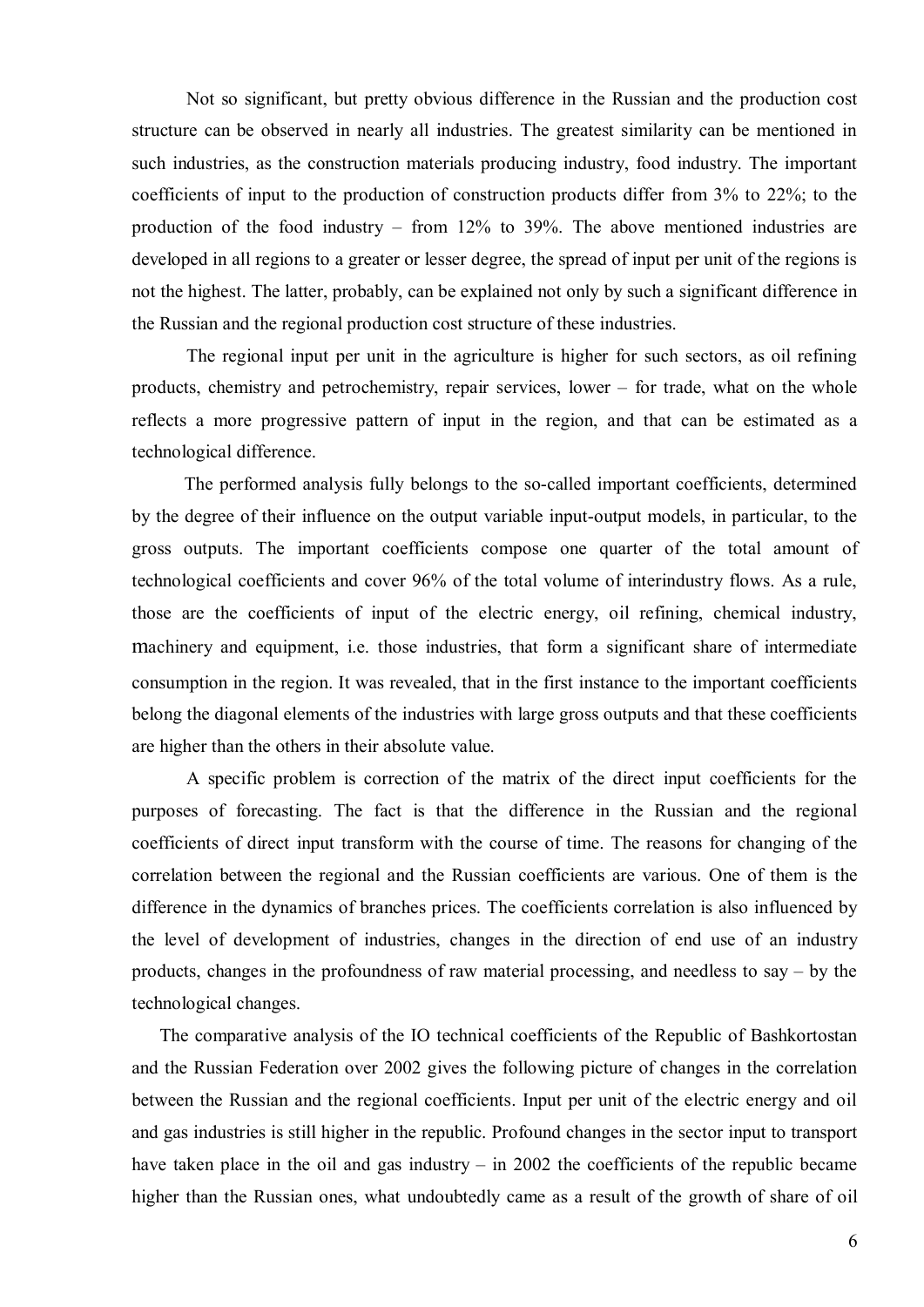resources import. As a whole, the share of trade and transport margins started to differ significantly in all industries. As before, a great difference can be seen in the diagonal elements of the non-relevant industries. In the oil and gas industry the gap between the diagonal coefficients became larger due to the accounting of the raw materials supplied by customer and the increase of prices for oil. In the nonferrous metals industry the share of intraindustry input in the Republic of Bashkortostan became even less, i.e. the processing chain became shorter. The specific volume of the intraindustry flows in the republic became greater for such industries, as the wood and wood products industry and the construction materials producing industry. The share of the intraindustry turnover in the light industry is still lower than the Russian level, the gap between the food industry and the average Russian value has increased twice.

The difference in the pattern of input has remained roughly the same in the electric energy, oil and gas, chemical and petrochemical, timber, machinery and equipment industry (with no regard to the intraindustry turnover coefficients, share of transport, trade). The pattern of input for ferrous and nonferrous metals industry – import dependent and underdeveloped industries, turned out to be less stable in relation to the Russian one. Table 3 gives the difference between the input per unit to production of ferrous and nonferrous metals industry on the whole in Russia and in the region over years 1995 and 2002. The most significant changes have taken place in the diagonal elements: the share of intraindustry turnover in ferrous metals industry in the republic has nearly reached the average Russian level, what suggests an intensification of raw materials processing. In the nonferrous metals industry a reverse process has taken place – the share of the intraindustry turnover has become 291 rubles per 1,000 rubles of products less than the Russian one. Significant changes have taken place in the correlation of the regional and the Russian intermediate input per unit in the food industry: the gap in the share of the intraindustry turnover has increased twice (in favour of the Russian Federation); the gap in the specific volume of the agricultural product flows, entering the food industry, has increased three times (in favour of the Republic of Bashkortostan), i.e. the processing of raw materials in the region is insufficiently profound. And the progression of that process continues. In the agriculture the republic began to fall behind in the specific volume of such industrial flows, as the chemical and petrochemical industry, machinery and equipment industry, simultaneously with the growth of the intraindustry turnover as compared with Russia. The difference in the regional and the Russian pattern of input to the following services sectors has been smoothed: health, physical culture and social welfare services, education, culture and art, science and scientific servicing, geology and exploration survey, geodetic and hydrometeorological services.

Accordingly, transformation of differences in the Russian and the regional input coefficients through time is another factor, requiring accounting in the process of correction of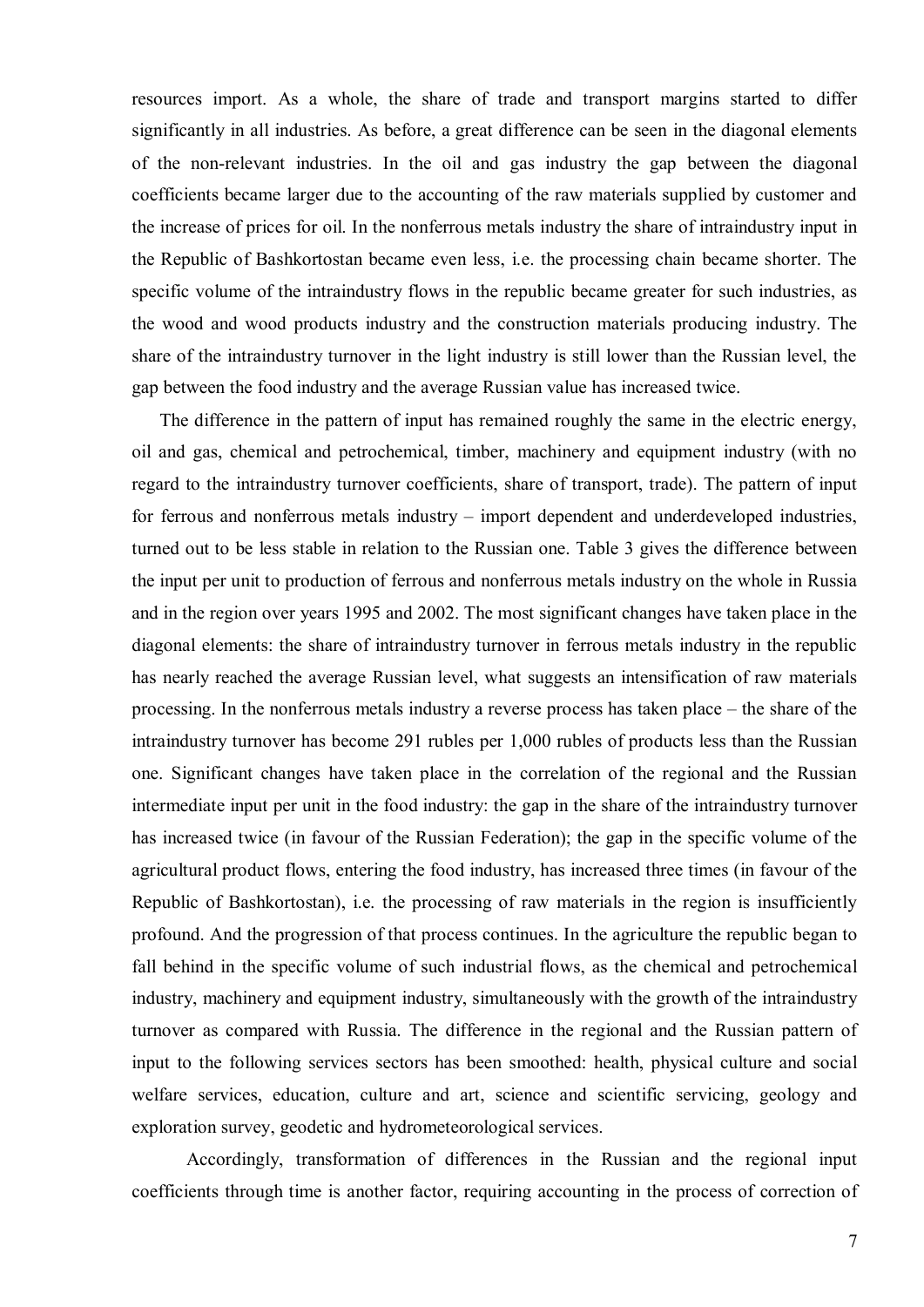technological coefficients as applied to the region. The latter requires special attention in the process of correction of forecasting coefficients and represents a difficult problem as a whole.

In the most vivid way the results of underestimation of the regional peculiarities of the direct input coefficients are revealed in scenario prediction calculations.

For instance, ambiguous conclusions can be made for scenarios of increase of prices for electric energy and oil and gas industry products when using the regional and the Russian technological matrixes. Table 4 gives the calculations of scenarios of price changes in the industries under one percent increase of prices for electric energy and oil and gas industry products, calculated with the help of the direct input coefficient matrixes of the Republic of Bashkortostan and the Russian Federation (the price scenario prediction technique is given in [2]). As we can see, the difference in some industries are twofold and more (ferrous metals industry, coal industry, trade). In some industries the growth of prices is higher with the use of Russian coefficients, in other – with the use of the republic's coefficients. In any way, depending on the use of that or another technological coefficient matrix one can obtain opposite results.

#### **4. Differentiation of technical coefficients on Federal Districts**

The analysis of an updated information on distribution of technological coefficients in the Federal Districts was performed on the basis of the data of the Federal State Statistics Service of Russia over 2006. An Use table is available for estimation, containing 10 rows for the following products: natural gas production, production of coal and other types of fuel, production, transfer and distribution of electric energy, production, transfer and distribution of steam and hot water, collection, purification and distribution of water, transport, car rent and equipment leasing and other business activities. Such table was estimated by us for the Russian Federation over 2006. The integrating indicators of the compiled table do not conflict with the official aggregated «Supply and Use table at purchaser's prices over 2006», as well as other national measures. It seems that it has its own independent value. But its basic assignment is spatial and time analysis of technological coefficients.

We shall note, that the results, obtained on the basis of the comparative analysis of technological coefficients of RB and the Russian Federation, prove out on the basis of data for the Russian Federation and the Federal Districts. Significant is the differentiation in the Federal Districts of such aggregated indicators, as shares of intermediate consumption in the output of industries. It specifically pertains to the mining and quarrying: the interregional difference in shares of intermediate consumption in oil extraction is 1.8-fold, in natural gas production – almost twofold, in coal production  $-1.5$ -fold. The production cost structure in the mining industries varies depending on the natural environment and climatic conditions. The regional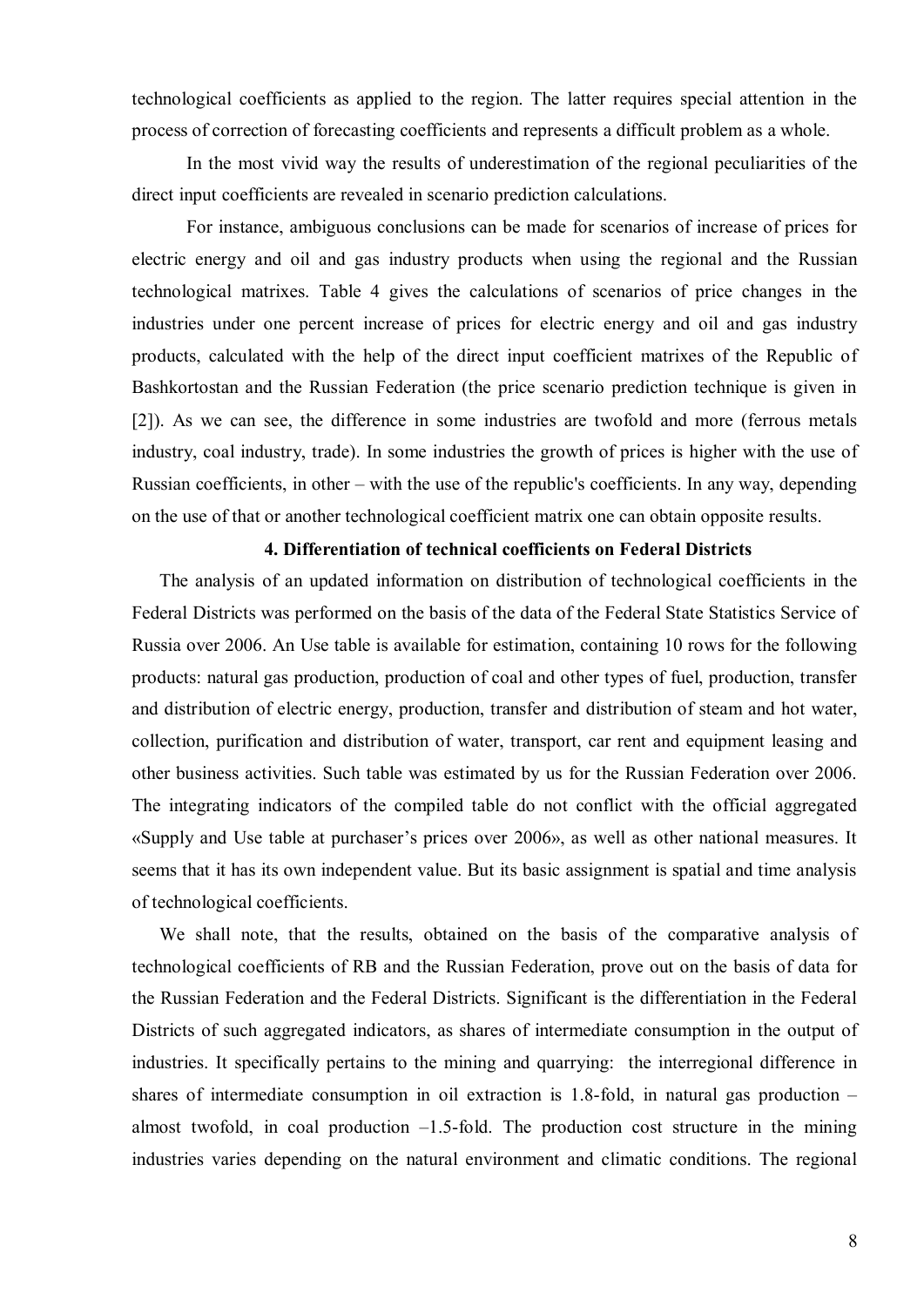variation of the specific share in the manufacturing is smaller, but influential enough to allow for the use of some average indicators for all regions.

At the same time, there is a group of sectors, which specific volume of intermediate consumption in the output is not exposed to substantial variation in the districts. Here belong the so-called life-support industries, developed to a considerably equal extent in all regions: the food industry, agriculture, production and distribution of electrical energy, gas, steam and hot water, water, construction, trade and transport branches. The greatest oscillation in the districts' specific volume of intermediate consumption can be observed in the output of transport and is 1.5-fold. The specific volume of intermediate consumption is significantly varied in the oil refining of the districts. This type of economic activity in the districts is distributed unevenly, and accordingly the input per unit to manufacturing of that product is irregular, i.e. depends on the level of specialization. The most significant deviations from the average Russian level fall at the districts with a small specific volume of oil refining in the manufacturing industries.

The previously revealed dependence of the regional coefficients of an sector input on its internal structure also takes place. For instance, a structure of input to power generation significantly varies in the districts. The specific volume of natural gas is higher in the Southern, Privolzhsky and Urals Federal Districts. Accordingly, the specific volume of input to coal is higher in the Siberian and Far Eastern Federal Districts. Input to oil products is higher in the Northwestern Federal District.

The above mentioned belongs to the general characteristics of the production cost structure. The scale of variation of separate direct input coefficients is immeasurably higher. For instance, we can give the direct input coefficients of electric energy. The electrocapacity of oil industry in the districts differs 5 times, natural gas production – dozens of times. Even such equally developed sector as the food industry shows the difference in the electric capacity of 2.5 times, and other, less equally distributed industries, are exposed to great variability of input per unit.

The performed analysis shows, that the factors, determining the difference in the regional and the national technological coefficients, are diverse. Evaluation of the regional technological coefficients on the basis of the national ones requires an individual approach in every single case, and additional information, which is often included to the production cost structure, being obtained on the basis of the one-time-only survey of costs structure. Without such study the evaluation of the regional technological coefficients becomes insufficiently accurate.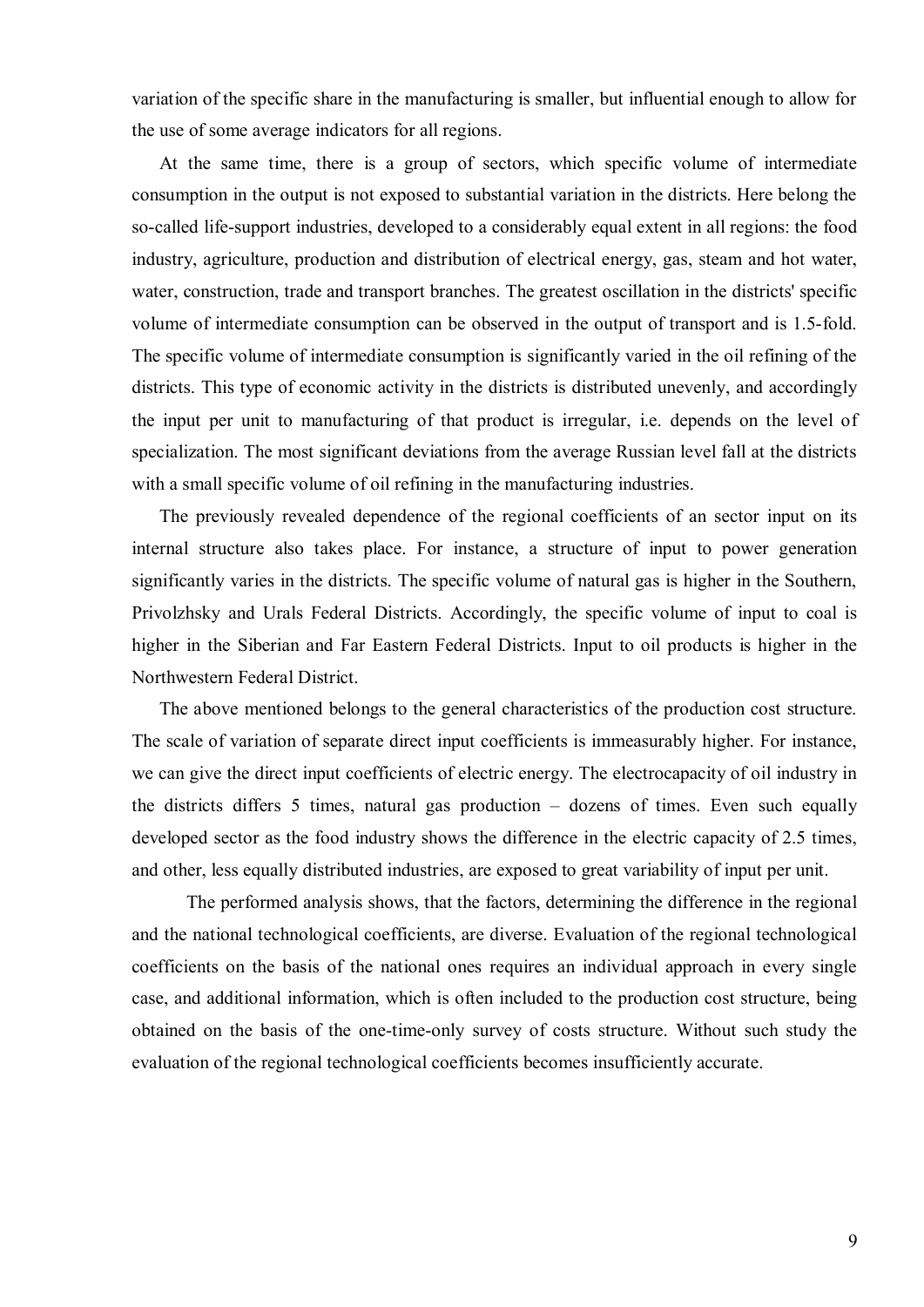## **References**

- 1. Mikheeva N.N. Statisticheskaya otsenka tablits «zatraty-vypusk» dlya rossiyskogo Dalnego Vostoka //Prostranstvennaya ekonomika. (Statistical evaluation of tables "Input-Output" for the Russian Far East//Spatial economics) – 2005. - №2.
- 2. Sayapova A.R. Tablitsy "zatraty-vypusk" v analize i prognozirovanii structurnyh parametrov economiki regiona (Tables "Input-Output" in forecasting structural parameters of a regional economy)//Problemy prognozirovania, Moscow, 2004 - № 6.

#### **Table 1.**

## **Difference of diagonal elements of Russian and regional technological coefficient**

## **matrixes (in rubles per 1000 rubles of products).**

| Power generation                                 | 21             |
|--------------------------------------------------|----------------|
| Oil and gas sector                               | $-110$         |
| Coal industry                                    | $-195$         |
| Other types of fuel                              | 28             |
| Ferrous metals                                   | 225            |
| Nonferrous metals                                | 129            |
| Chemical and petrochemical industry              | 80             |
| Machinery and equipment                          | $-15$          |
| Wood and wood products industry                  | 43             |
| Construction materials                           | 27             |
| Light industry                                   | 131            |
| Food industry                                    | 66             |
| Other manufacturing                              | 41             |
| Construction                                     | 3              |
| Agriculture                                      | $\overline{7}$ |
| Transport and communication                      | 30             |
| Trade                                            | 25             |
| Other business activities                        | $\mathbf{1}$   |
| <b>Utilities</b>                                 | 16             |
| Health, physical culture and social welfare      |                |
| services, education, culture and art             | 18             |
| Science and scientific servicing, geology and    |                |
| exploration survey, geodetic and                 |                |
| hydrometeorological services                     | 79             |
| Services in financial intermediation, insurance, |                |
| government administration and non-               |                |
| governmental organizations                       | 107            |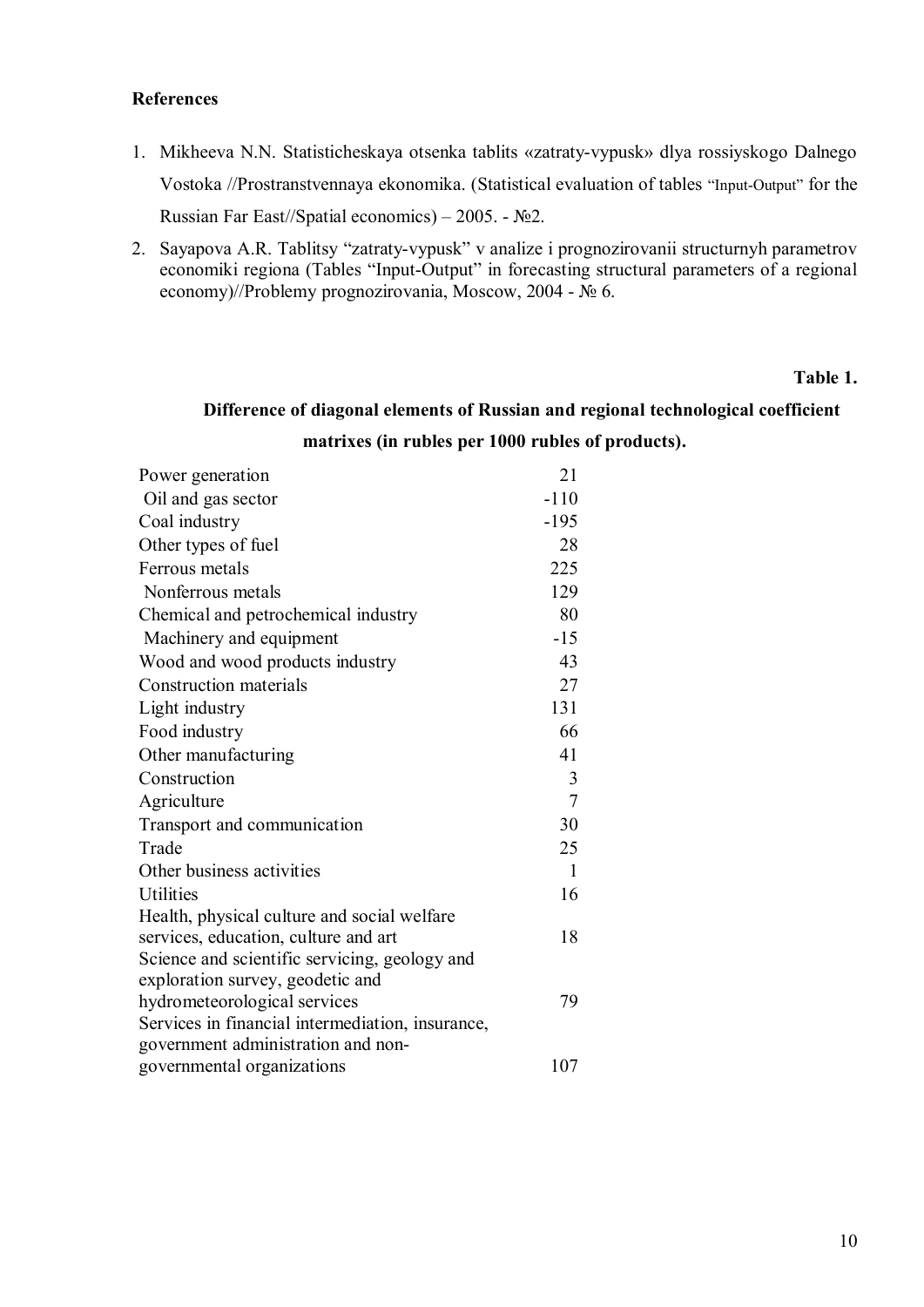## **Table 2**

## **Relative difference in the production cost structure of oil and gas and coal industries**

|                                     | Oil     |          |
|-------------------------------------|---------|----------|
|                                     | and gas | Coal     |
|                                     | sector  | industry |
| Power generation                    | $-81%$  | $-9\%$   |
| Oil and gas sector                  | $-77%$  | 98%      |
| Coal industry                       | 100%    | $-284%$  |
| Other types of fuel                 | 100%    | 100%     |
| Ferrous metals                      | $-15%$  | 100%     |
| Nonferrous metals                   | 49%     | 100%     |
| Chemical and petrochemical industry | $-122%$ | 99%      |
| Machinery and equipment             | $-112%$ | $-82%$   |
| Wood and wood products industry     | 18%     | 60%      |
| Construction materials              | $-43%$  | 100%     |
| Light industry                      | $-8\%$  | 100%     |
| Food industry                       | 97%     | $-82%$   |
| Other manufacturing                 | 98%     | 100%     |

**Table 3**

# **Difference of direct input coefficients of "Input-Output" tables of the Russian Federation and the Republic of Bashkortostan**

|                                     |                   | 1995                 |                   | 2002                 |  |
|-------------------------------------|-------------------|----------------------|-------------------|----------------------|--|
|                                     | Ferrous<br>metals | Nonferrous<br>metals | Ferrous<br>metals | Nonferrous<br>metals |  |
| Power generation                    | 0,006             | $-0,018$             | $-0,013$          | 0,008                |  |
| Oil and gas sector                  | $-0,02$           | 0,008                | $-0,071$          | 0,004                |  |
| Coal industry                       | 0,094             | 0,004                | 0,073             | 0,003                |  |
| Other types of fuel                 | $\mathbf{0}$      | $\mathbf{0}$         | $\mathbf{0}$      | $\boldsymbol{0}$     |  |
| Ferrous metals                      | 0,225             | 0,001                | 0,017             | $\boldsymbol{0}$     |  |
| Nonferrous metals                   | $-0,01$           | 0,129                | 0,002             | 0,291                |  |
| Chemical and petrochemical industry | $-0.001$          | $-0.026$             | $-0,003$          | $-0.013$             |  |
| Machinery and equipment             | 0,019             | 0,002                | 0,007             | 0,006                |  |
| Wood and wood products industry     | $-0,004$          | 0,002                | $-0,005$          | 0,001                |  |
| Construction materials              | 0,003             | 0,001                | 0,002             | $\boldsymbol{0}$     |  |
| Light industry                      | $-0,003$          | $\boldsymbol{0}$     | $-0,003$          | $\boldsymbol{0}$     |  |
| Food industry                       | $\mathbf{0}$      | $\theta$             | $\mathbf{0}$      | $\boldsymbol{0}$     |  |
| Other manufacturing                 | 0,003             | 0,002                | 0,003             | 0,001                |  |
| Construction                        | 0,003             | 0,003                | 0,011             | 0,009                |  |
| Agriculture                         | $\boldsymbol{0}$  | $-0,006$             | $\boldsymbol{0}$  | $-0,005$             |  |
| Transport and communication         | $-0,014$          | $-0,001$             | 0,027             | 0,018                |  |
| Trade                               | 0,005             | 0,042                | 0,008             | $-0,029$             |  |
| Other business activities           | 0,002             | $-0,002$             | $-0,001$          | $-0,001$             |  |
| Utilities                           | $\boldsymbol{0}$  | 0,001                | 0,003             | 0,004                |  |
|                                     |                   |                      |                   |                      |  |